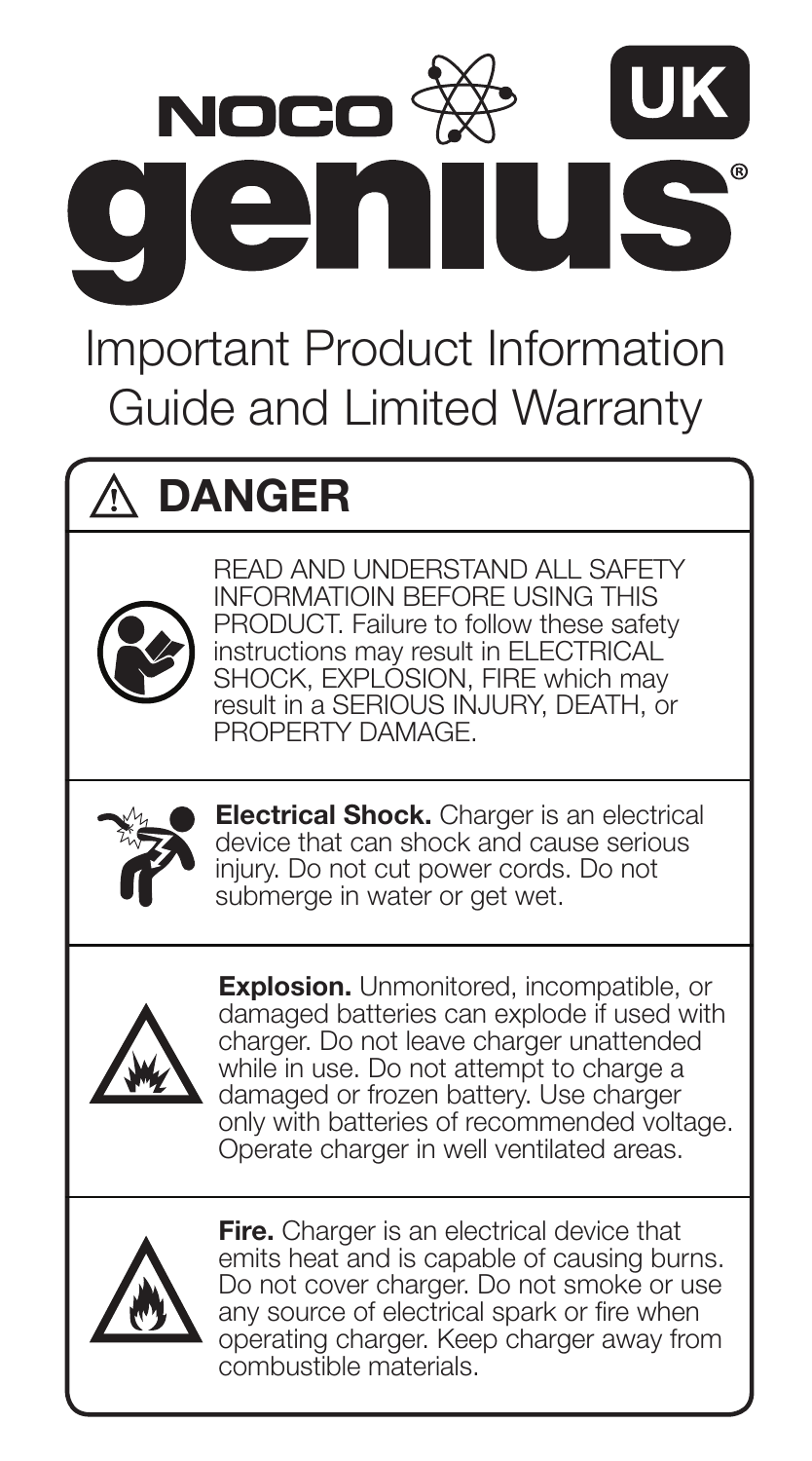# DANGER



**Eve Injury.** Wear eve protection when operating charger. Batteries can explode and cause flying debris. Battery acid can cause eye and skin irritation. In the case of contamination of eyes or skin, flush affected area with running clean water and contact poison control immediately.



**Explosive Gases.** Working in the vicinity of a lead-acid or lithium-ion battery is dangerous. Batteries generate explosive gases during normal battery operation. To reduce risk of battery explosion, follow all safety information instructions and those published by the battery manufacturer and manufacturer of any equipment intended to be used in the vicinity of battery. Review cautionary markings on these products and on engine.

# Important Safety Warnings

**Proposition 65.** Battery posts, terminals, and related accessories contain chemicals, including lead. These materials are known to the State of California to cause cancer and birth defects and other reproductive harm.

**Personal Precaution.** Only use charger as intended. Someone should be within range of your voice or close enough to come to your aid in case of emergency. Have a supply of clean water and soap nearby in the case of battery acid contamination. Wear complete eye protection and protective clothing while working near a battery. Always wash hands after handling batteries and related materials. Do not handle or wear any metal objects when working with batteries including; tools, watches or jewelry. If metal is dropped onto battery, it may spark or create a short circuit resulting in electrical shock, fire, explosion which may result in injury, death or property damage.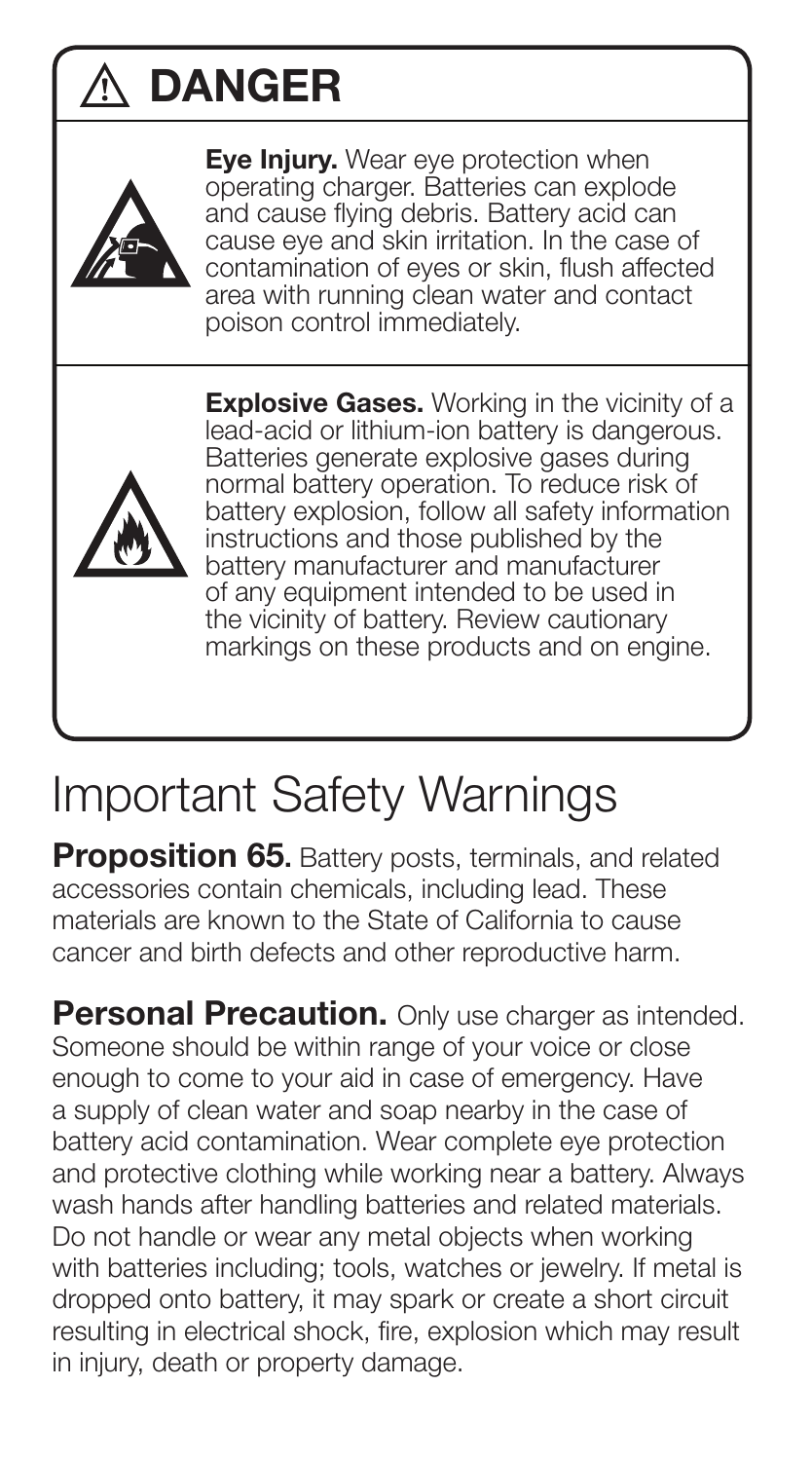**Minors.** If the charger is intended by "Purchaser" to be used by a minor, purchasing adult agrees to provide detailed instructions and warnings to any minor prior to use. Failure to do so is the sole responsibility of the "Purchaser," who agrees to indemnify NOCO for any unintended use or misuse by a minor.

Choking Hazard. Accessories may present a choking hazard to children. Do not leave children unattended with charger or any accessory. The charger is not a toy.

Handling. Handle charger with care. The charger can become damaged if impacted. Do not use a damaged charger, including, but not limited to, cracks to the casing or damaged cables. Do not use charger with a damaged power cord or with loose electrical outlets. Humidity and liquids may damage charger. Do not handle charger or any electrical components near any liquid. Store and operate charger in dry locations. Do not operate charger if it becomes wet. If charger is already operating and becomes wet, disconnect it from the electrical outlet and battery and discontinue use immediately. Do not disconnect the charger from an electrical outlet by pulling on the AC cable.

**Modifications.** Do not attempt to alter, modify or repair any part of the charger. Disassembling charger may cause injury, death or damage to property. If charger becomes damaged, malfunctions or comes in contact with any liquid, discontinue use, and contact NOCO. Any modifications to the charger will void your warranty.

Accessories. This charger is only approved for use with NOCO accessories. NOCO is not responsible for user safety or damage when using accessories not approved by NOCO.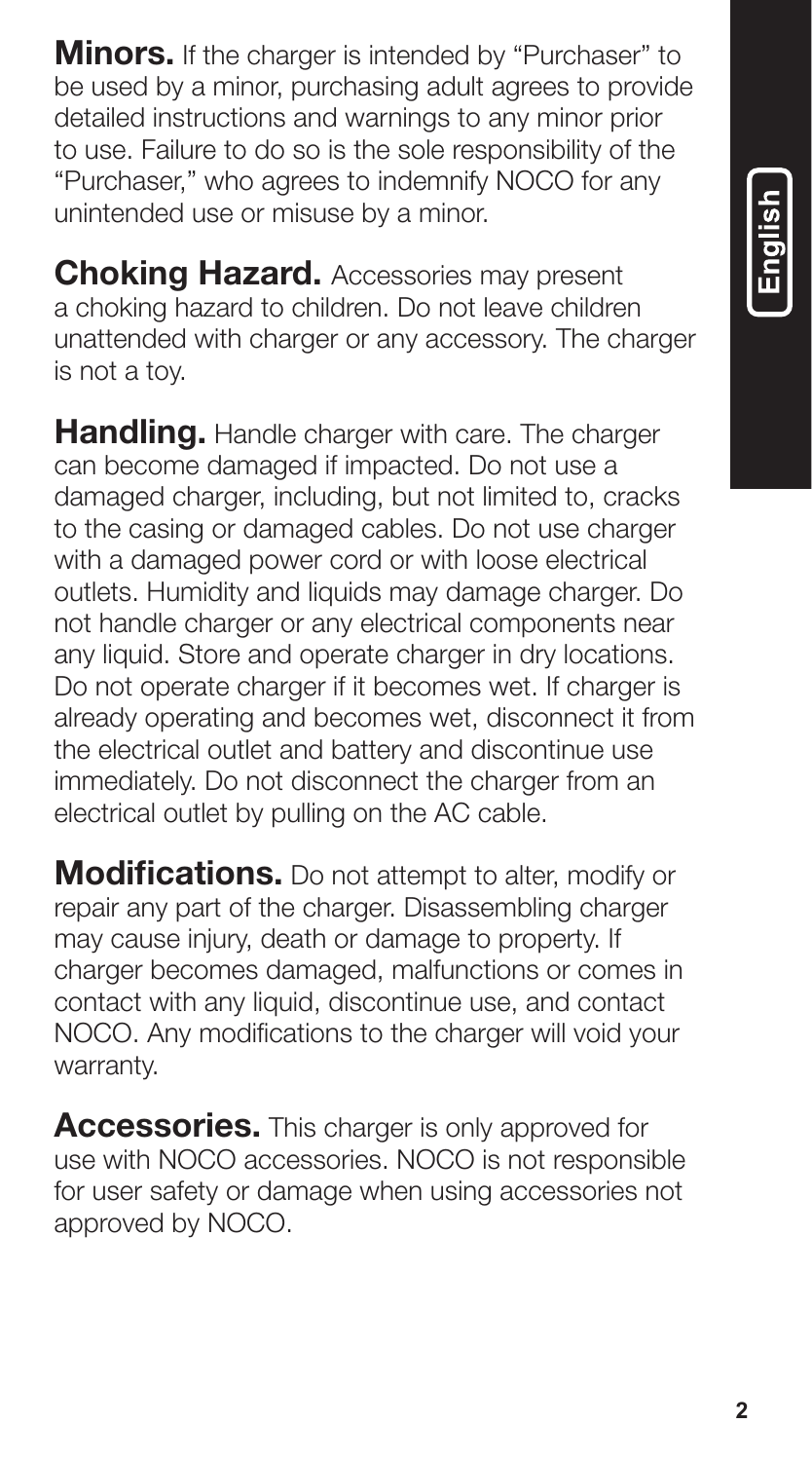**Extension Cords.** Using an improper extension cord could result in fire and electrical shock which may result in injury, death or damage to device and property. If extension cord must be used, make sure that: (1) The pins on the extension cord plug have the same number, size, and shape as those of the AC power cord plug on the charger; (2) The extension cord is properly wired and is in good condition; (3) The wire size is as specified in Table 1 below.

| Recommended Minimum AWG Size For<br><b>Extension Cords For Battery Chargers</b> |                         |                          |              |               |               |  |  |  |
|---------------------------------------------------------------------------------|-------------------------|--------------------------|--------------|---------------|---------------|--|--|--|
| AC Input Rating,<br>Amperes*                                                    |                         | AWG Size of Cord         |              |               |               |  |  |  |
| Equal To<br>Or Greater<br>Than                                                  | <b>But Less</b><br>Than | Length Of Cord, Feet (m) |              |               |               |  |  |  |
|                                                                                 |                         | 25<br>(7.6)              | 50<br>(15.2) | 100<br>(30.5) | 150<br>(45.6) |  |  |  |
| $\Omega$                                                                        | $\overline{2}$          | 18                       | 18           | 18            | 16            |  |  |  |
| $\overline{2}$                                                                  | 3                       | 18                       | 18           | 16            | 14            |  |  |  |
| 3                                                                               | $\overline{4}$          | 18                       | 18           | 16            | 14            |  |  |  |
| $\overline{4}$                                                                  | 5                       | 18                       | 18           | 14            | 12            |  |  |  |
| 5                                                                               | 6                       | 18                       | 16           | 14            | 12            |  |  |  |
| 6                                                                               | 8                       | 18                       | 16           | 12            | 10            |  |  |  |
| 8                                                                               | 10                      | 18                       | 14           | 12            | 10            |  |  |  |
| 10                                                                              | 12                      | 16                       | 14           | 10            | 8             |  |  |  |
| 12                                                                              | 14                      | 16                       | 12           | 10            | 8             |  |  |  |
| 14                                                                              | 16                      | 16                       | 12           | 10            | 8             |  |  |  |
| 16                                                                              | 18                      | 14                       | 12           | 8             | 8             |  |  |  |
| 18                                                                              | 20                      | 14                       | 12           | 8             | 6             |  |  |  |
| *If the innut reting of a charger is given in watte rether                      |                         |                          |              |               |               |  |  |  |

If the input rating of a charger is given in watts rather than amperes, the corresponding ampere rating is to be determined by dividing the wattage rating by the voltage rating - for example:

1250W / 125V = 10 Amperes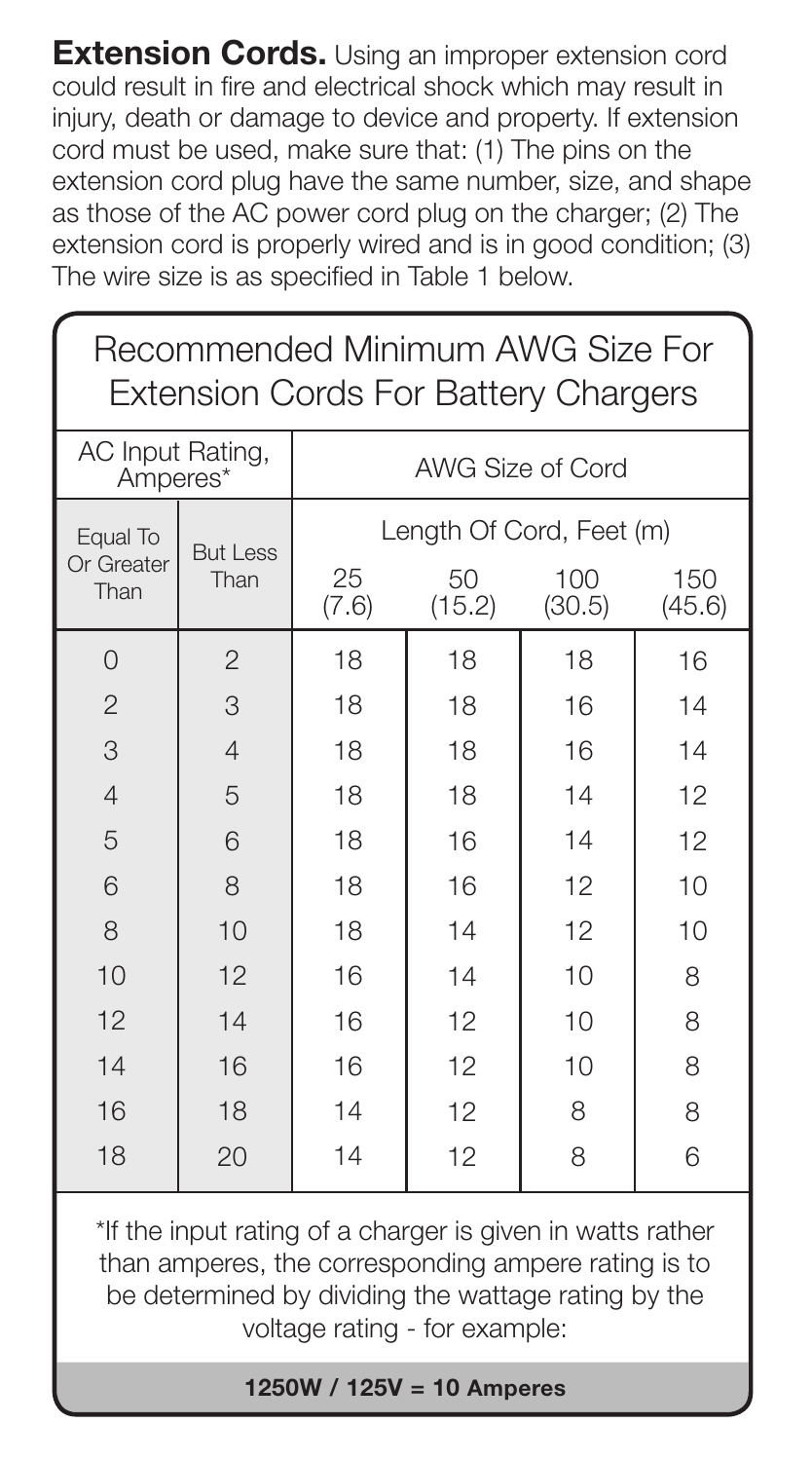**Location.** Locate the charger as far away from the battery as possible. Do not place the charger directly above the battery as gases from battery will corrode and damage charger. Prevent battery acid from coming in contact with the charger. Do not operate the charger in a closed-in area or an area with restricted ventilation. Do not set a battery on top of charger. Position cable leads to avoid accidental damage by moving vehicle parts (including hoods and doors), moving engine parts (including fan blades, belts, and pulleys), or what could become a hazard that may cause injury or death.

**Operating Temperature.** The charger is designed to work in ambient temperatures between 32° and 104° F (0° and 40° C) and stored in temperatures between 0° and 130° F (-17° and 54° C). Do not store or operate outside of these temperature ranges. Do not charge a frozen battery. Discontinue use of charger immediately if the battery becomes excessively warm.

**Storage.** Do not use or store your charger in areas with high concentrations of dust or airborne materials. Store your charger on flat; secure surfaces so it's not prone to falling. Store your charger in a dry location.

**Compatibility.** The charger is only compatible with lead-acid and lithium-ion batteries (excluding model G750, which is for lead-acid batteries only). Do not attempt to use charger with any other type of battery. Charging other battery chemistries may result in injury, death or property damage. Contact the battery manufacturer prior to attempting to charge the battery. Do not charge a battery if you are unsure of the battery's specific chemistry or voltage. The charger features specialized charge modes for charging specialized batteries. Failure to understand the operation of the charging modes may result in injury, death or property damage.

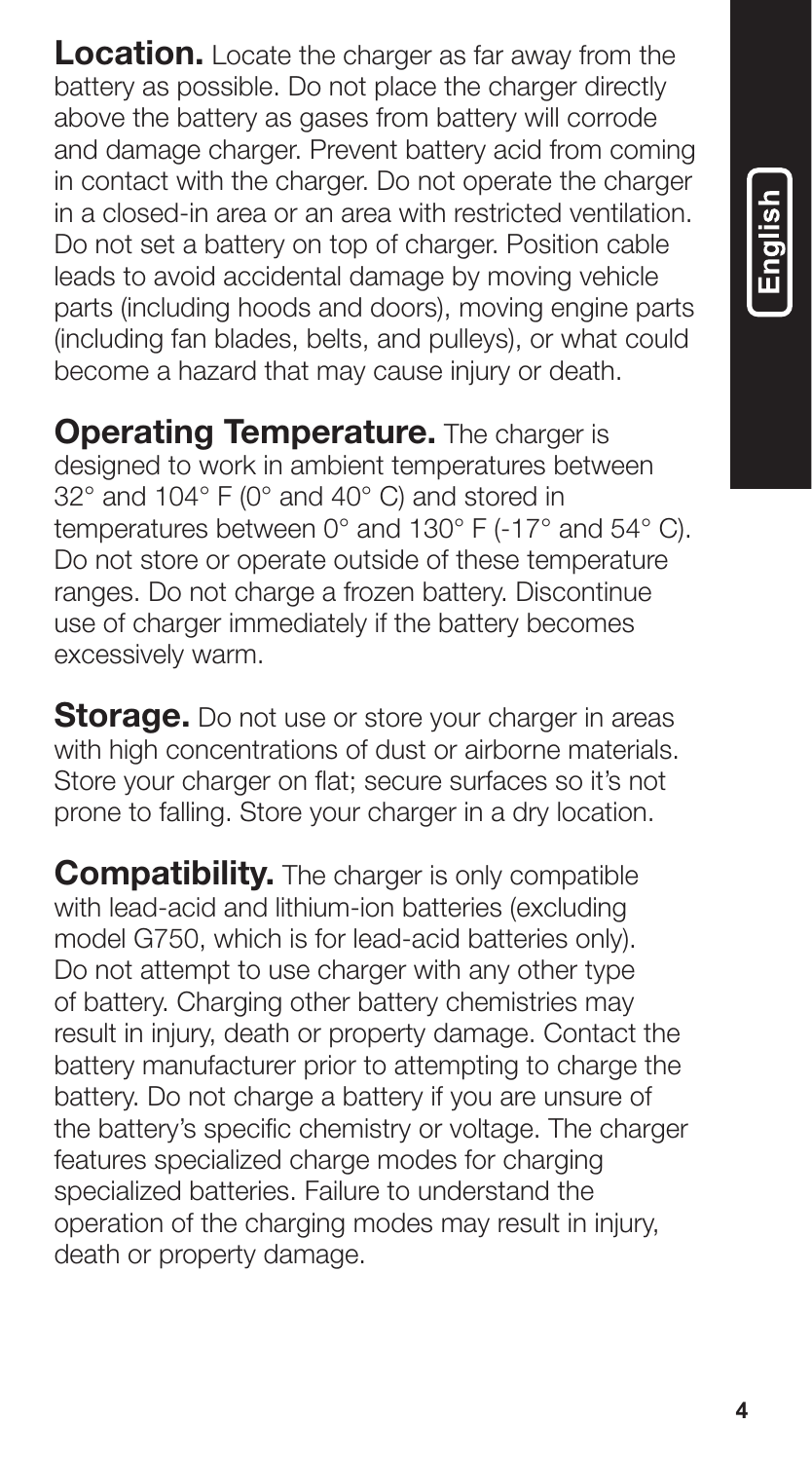**Lithium Charging.** Misusing a lithium-ion battery may cause the battery to get hot, rupture, or ignite, causing serious injury, death or property damage. Not all lithiumion batteries are the same chemistry or contain battery management systems. Contact the lithium-ion battery manufacturer before attempting to charge. The "Purchaser" assumes all risks associated with lithium-ion batteries.

**Cleaning.** Unplug the charger before attempting any maintenance or cleaning. Clean and dry charger immediately if it comes in contact with liquid or any type of contaminant. Before cleaning, disconnect charger from electrical outlet and battery. Use a soft, lint-free (microfiber) cloth. Avoid getting moisture in openings.

**Explosive Atmospheres.** Obey all signs and instructions. Do not operate charger in any area with a potentially explosive atmosphere, including fueling areas or areas which contain chemicals or particles such as grain, dust or metal powders.

High-Consequence Activities. This device is not intended for use where the failure of the device could lead to injury, death or severe environmental damage.

Radio Frequency Interference. Charger is designed, tested, and manufactured to comply with regulations governing radio frequency emissions. Such emissions from the charger can negatively affect the operation of other electronic equipment, causing them to malfunction.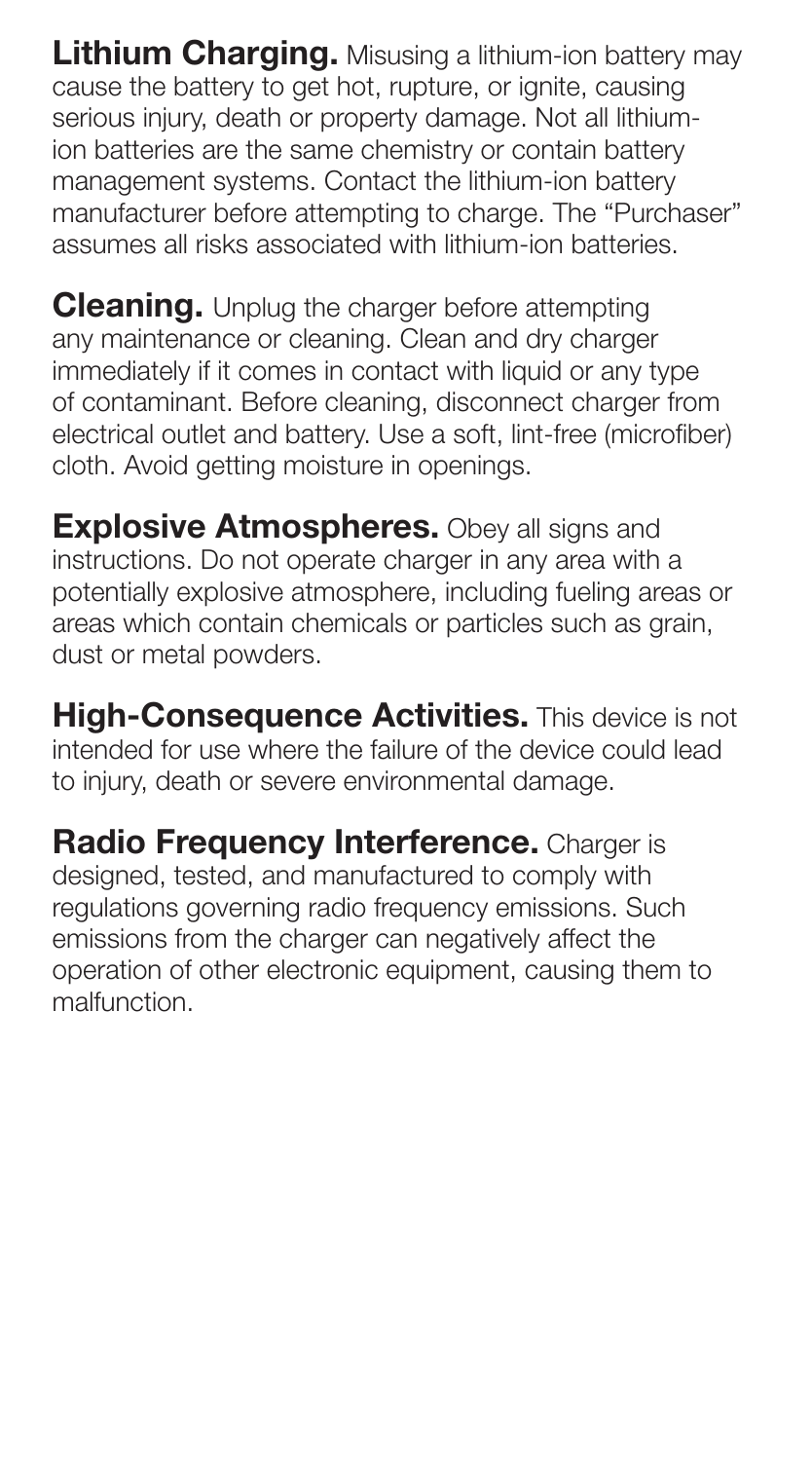# NOCO Genius Battery Charger Five (5) Year Limited Warranty. The NOCO

Company ("NOCO") warrants that its products (the "Product") will be free from defects in material and workmanship for a period of five (5) years from the date of purchase (the "Warranty Period"). For defects reported during the Warranty Period, NOCO will, at its discretion, and subject to NOCO's technical support analysis, either repair or replace, for the fees set forth below. Replacement parts and products will be new or serviceably used, comparable in function and performance to the original part and warranted for the remainder of the original Warranty Period.

THE FOREGOING LIMITED WARRANTY IS IN LIEU OF AND EXCLUDES ALL OTHER WARRANTIES NOT EXPRESSLY SET FORTH HEREIN, WHETHER EXPRESS OR IMPLIED BY OPERATION OF LAW OR OTHERWISE, INCLUDING, BUT NOT LIMITED TO, ANY IMPLIED WARRANTIES OF MERCHANTABILITY OR FITNESS FOR A PARTICULAR PURPOSE.

NOCO'S LIABILITY UNDER THIS LIMITED WARRANTY IS EXPRESSLY LIMITED TO REPLACEMENT (IN THE FORM AND UNDER THE TERMS ORIGINALLY SHIPPED), OR TO REPAIR, WHETHER SUCH CLAIMS ARE FOR BREACH OF WARRANTY OR FOR NEGLIGENCE. NOCO SHALL NOT BE LIABLE FOR ANY INCIDENTAL, CONSEQUENTIAL, OR SPECIAL LOSSES, DAMAGES OR EXPENSES OF ANY KIND, INCLUDING, WITHOUT LIMITATION, ANY SUCH LOSSES, DAMAGES, OR EXPENSES ARISING DIRECTLY OR INDIRECTLY FROM THE SALE, HANDLING, OR USE OF THE PRODUCT FROM ANY OTHER CAUSE RELATING THERETO, OR FROM PERSONAL INJURY OR LOSS OF PROFIT.

Some states, provinces and countries do NOT allow the exclusion or limitation of incidental or consequential damages or length of an implied warranty so the above limitation(s) or exclusion(s) may NOT apply. This Limited Warranty gives you specific legal rights and you may also have other legal rights, which vary by state. province and country.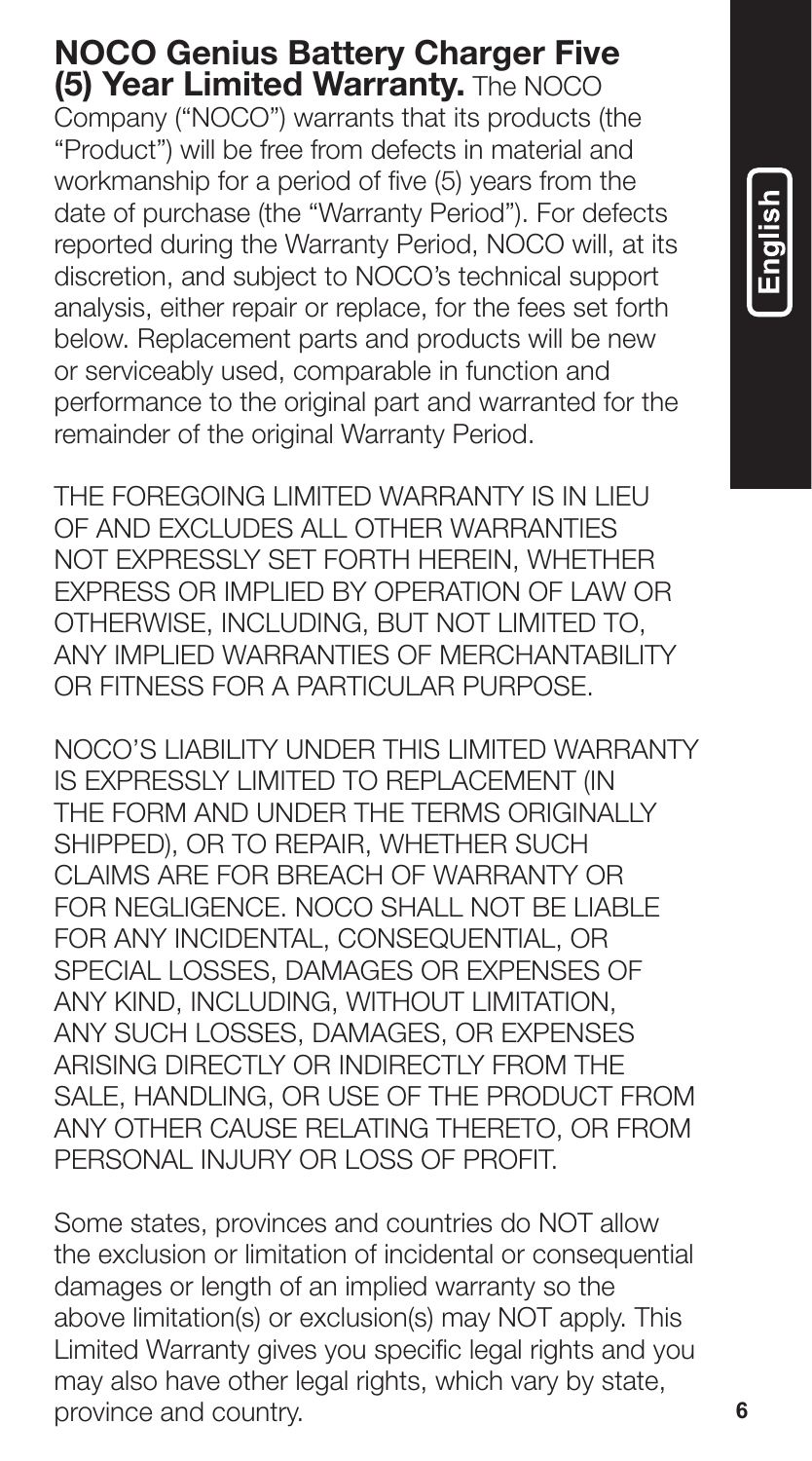# Limited Warranty.

This Limited Warranty is made to the original purchaser from NOCO and does NOT extend to any other person or entity and is NOT assignable. It is the obligation of the original purchaser to:

1.) Request and obtain a return merchandise authorization (RMA) number from NOCO Support at support@no.co.

2.) Forward the Product, including RMA number, payment for any applicable fees, and Proof of Purchase prepaid, to:

# The NOCO Company

Attn: Warranty Department 30339 Diamond Parkway, #102 Glenwillow, OH 44139 USA

THE COSTS OF TRANSPORTING PRODUCTS TO NOCO FOR WARRANTY SERVICE IS THE RESPONSIBILITY OF THE ORIGINAL PURCHASER. THIS LIMITED WARRANTY IS VOID UNDER THE FOLLOWING CONDITIONS:

1.) The Product is misused, subjected to careless handling, or operated under conditions of extreme temperature, shock, or vibration beyond NOCO's recommendations for safe and effective use.

2.) The Product has NOT been installed, operated, or maintained in accordance with approved procedures.

3.) The Product is disassembled, altered, or repaired by anyone, except NOCO.

4.) The electrical connections to either the AC input or the DC output of the charger are modified without the express written consent of NOCO.

5.) The Product is subject to improper storage or accident.

6.) The original purchaser fails to register the product.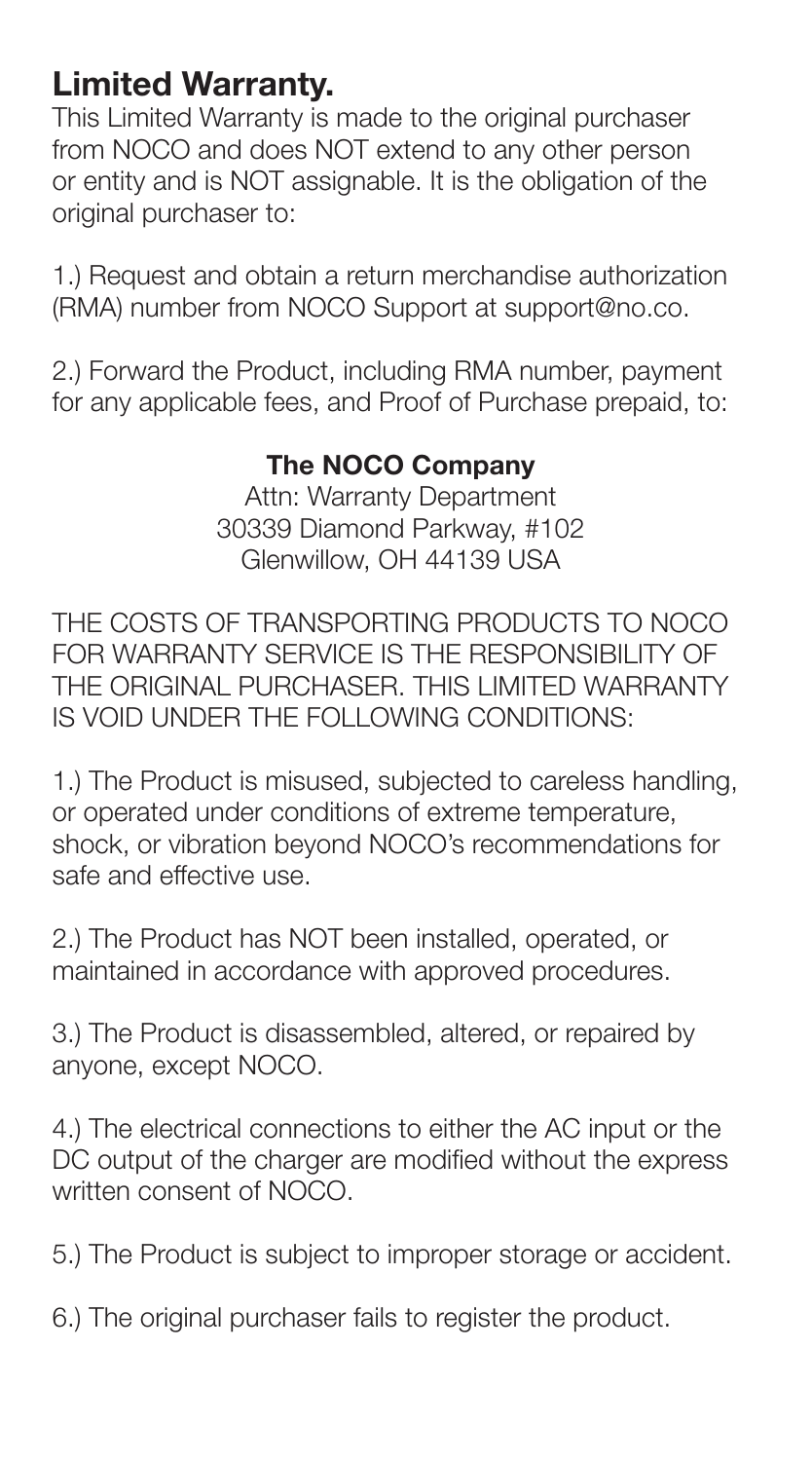### **8**

# THIS LIMITED WARRANTY DOES NOT COVER:

1.) Normal wear and tear.

2.) Cosmetic damage that does NOT affect functionality.

3.) Products where the NOCO serial number is missing, altered, or defaced.

# LIMITED WARRANTY FEES

These fees apply only to Product during the Warranty Period. The Limited Warranty is void either by elapsed time from date of purchase or from the conditions listed earlier in this document. Return Product with the appropriate documentation along with a check for the applicable fees, as set forth below. Make checks payable to The NOCO Company.

With Receipt: 0-2.5 Years: NO Charge 2.5-5 Years: 35% of MSRP [Exact amount will be verified when RMA is issued]

NO Receipt: 0-5 Years: 45% of MSRP [Exact amount will be verified when RMA is issued]

## REGISTERING YOUR NOCO PRODUCT

You must register your NOCO product in order to validate the Limited Warranty. You can register the battery charger online. To register your product online, please visit: no.co/ register.

Complete the requested information and click "submit."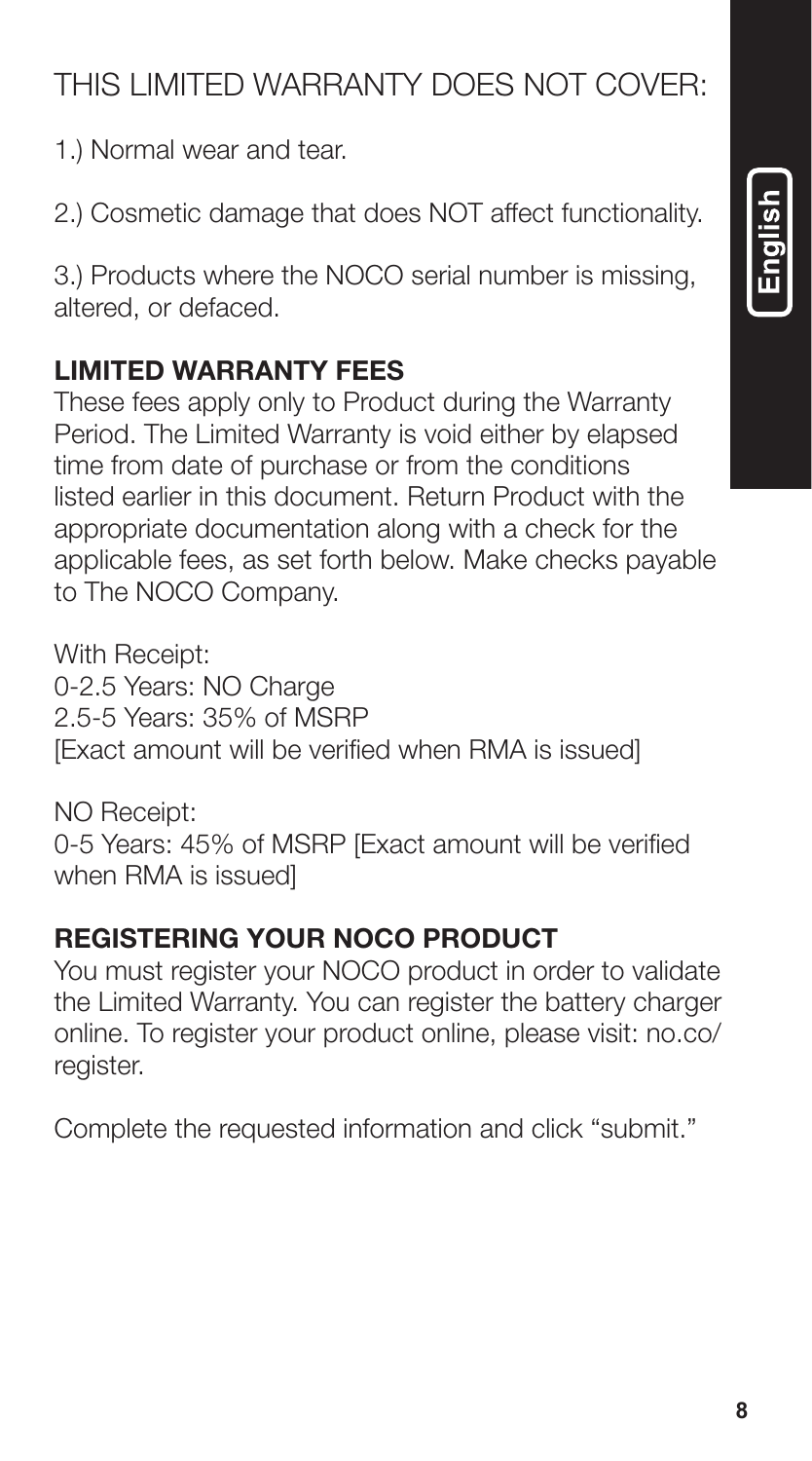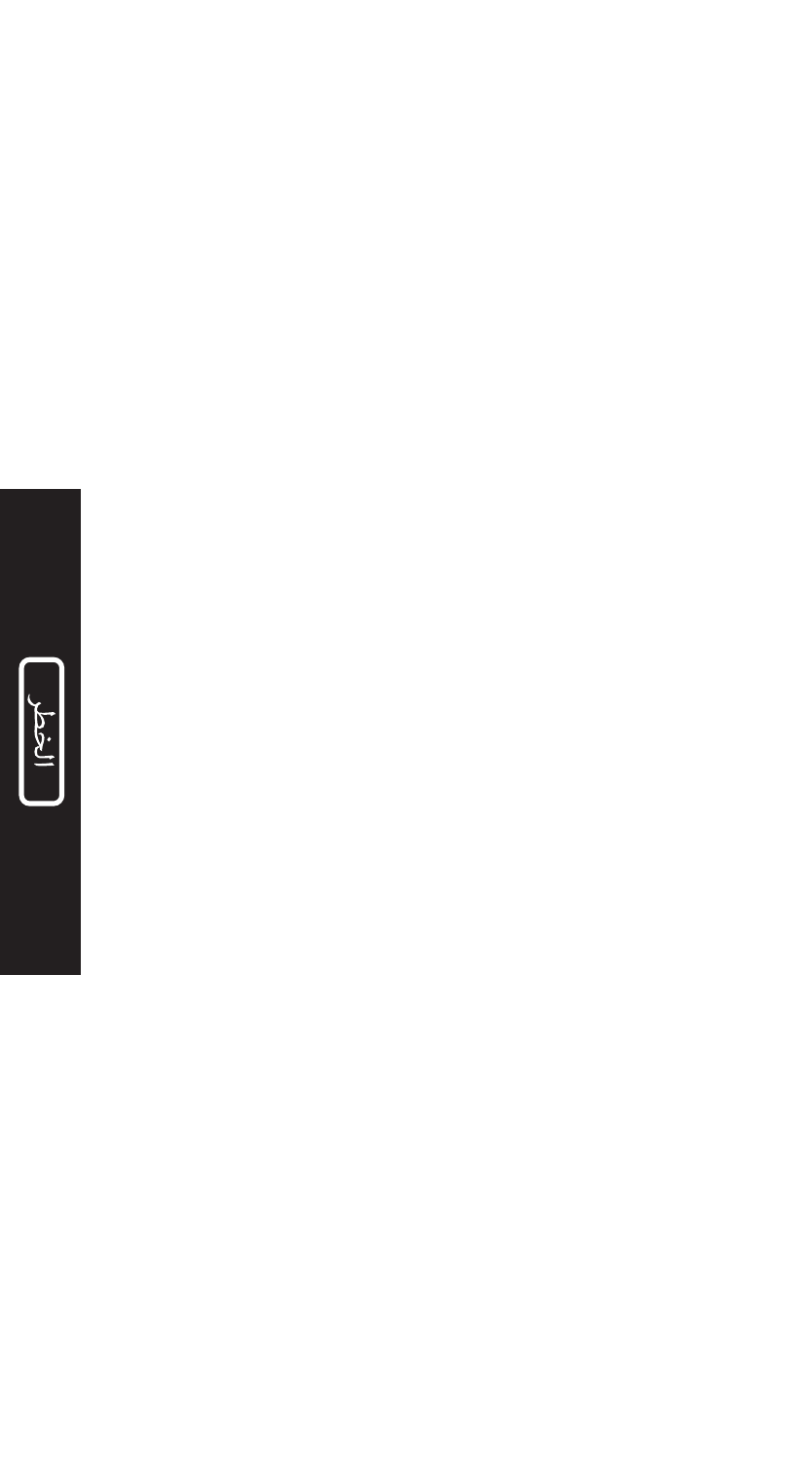- 3) أن يكون المنتج قد تم تفكيكه أو تغييره أو إصلاحه من قبل أي شخص غير شركة نوكو.
	- 4) تعديل التوصيلات الكهربائية سواء مدخل التيار المتردد أو مخرج التيار المستمر للشاحن دون موافقة خطية صريحة من شركة نوكو.
		- تعرض املنتج لسوء التخزين أو لحادث. (5
		- 6) عدم قيام المشتري الأصلي بتسجيل المنتج.
			- لا يغطي هذا الضمان المحدود:<br>البلى العادي.
		- 1) التلف الجمالي الذي لا يؤثر على الأداء الوظيفي.

2) المنتجات التي لا يكون عليها الرقم المسلسل لشركة نوكو أو تغييره أو تشويهه.

**رسوم الضامن املحدود** هذه الرسوم لا تنطبق إلا على المنتج خلال فترة الضمان. الضمان المحدود باطل 43) بإنقضاء الوقت من تاريخ الشراء أو من الشروط المذكورة في هذه الوثيقة سابقا.ً تتم إعادة املنتج مع الوثائق املناسبة باإلضافة شيك بالرسوم املعمول بها، على النحو المبن أدناه. يتم عمل الشيكات المستحقة باسم شركة نوكو.

مع ايصال الرشاء: 0-2.5 سنوات:بدون رسوم 2.5-5 سنوات: 45% من سعر التجزئة املقرتح للمصصنع ]سيتم التأكد من املبلغ الفعلى عند إصدار تصريح إعادة البضاعة] بدون ايصال الرشاء: 0-5 سنوات: 45% من سعر التجزئة املقرتح للمصصنع ]سيتم التأكد من املبلغ الفعلى عند إصدار تصريح إعادة البضاعة]

تسجيل منتجك الذي تم شراؤه من شركة نوكو<br>يجب عليك تسجيل منتج نوكو الخاص بك من أجل التحقق من صحة الضمان المحدود. يمكنك تسجيل شاحن البطارية على الانترنت. لتسجيل المنتج الخاص بك<br>على شبكة الإنترنت، يرجى زيارة الموقع: no.co/register.

أكمل البيانات املطلوبة وانقر "إرسال".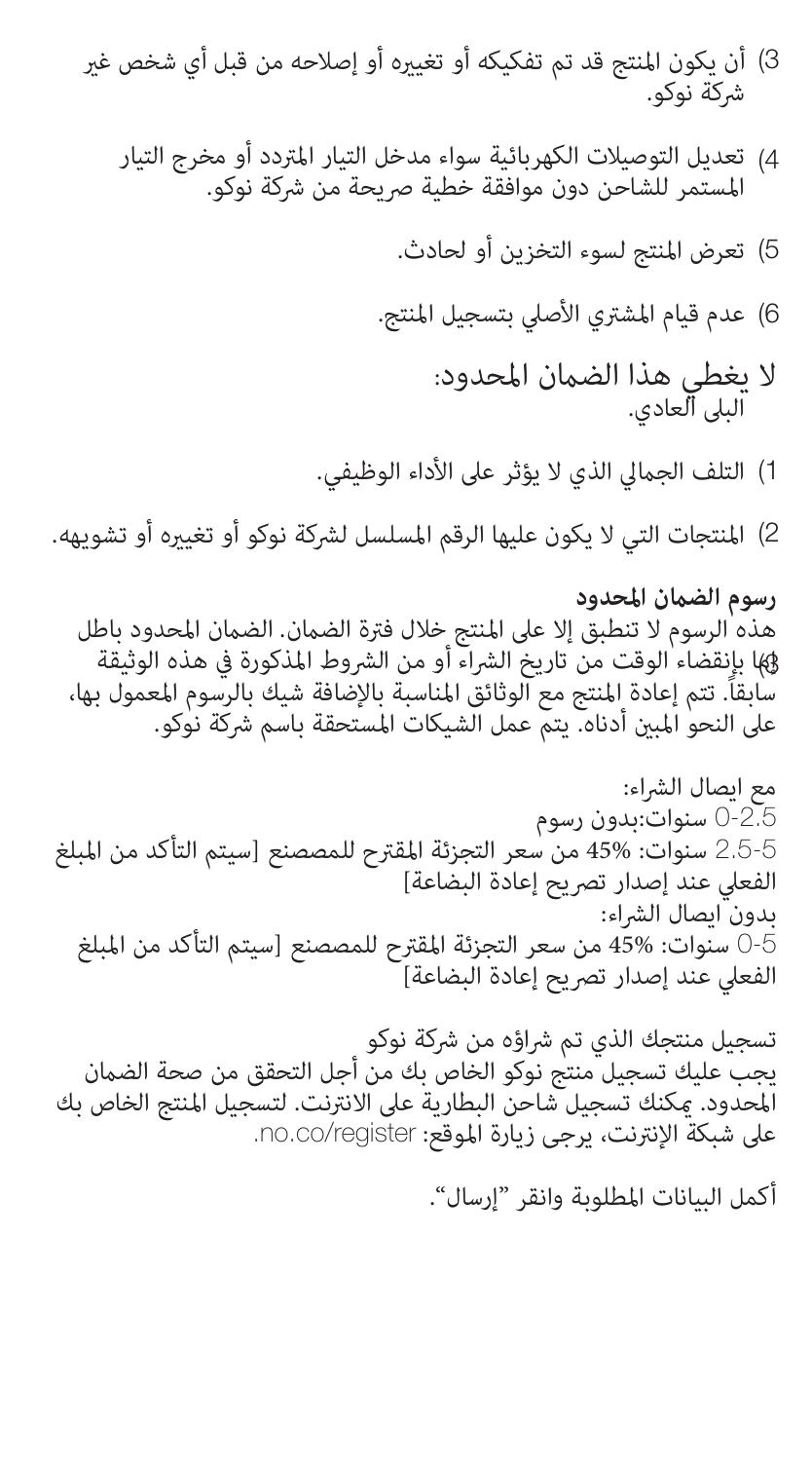كانت هذه املطالبات هي لخرق الضامن أو عن اإلهامل. نوكو غري مسؤولة عن أي خسائر عرضية أو تبعية، أو خسائر خاصة أو أضرار أو نفقات من أي نوع، ما في ذلك على سبيل المثال لا الحصر، أي من هذه الخسائر والأضّرار، أو النفقات الناشئة مباشرة أو غيّر مباشرة من بيع أو التعامل مع أو استخدام المنتج من أي سبب من الأسباب الأُخرى ذات الصلّة بالموضوع، أو عنّ<br>أي إصابة شخصية أو خسارة في الربح.

ال تسمح بعض الدول واملقاطعات والبلدان باستثناء أو الحد من الأضرار العرضية أو التبعية أو طول الضمان الضمني وبالتالي فإن<br>الحد (الحدود) أعلاه أو الاستثناء (الاستثناءات) قد لا تنطبق عليها. هذا الضامن املحدود مينحك حقوقا قانونية محددة وقد يكون لك أيضا حقوق قانونية أخرى، والتي تختلف بحسب الدولة واملحافظة والبلد.

يتم هذا الضمان للمشتري الأصلي من شركة نوكو ولا متد إلى أي شخص أو كيان آخر غير قابل للتنازل له. ويتمثل التزام المشتري<br>الأصلى في:

- طلب الحصول عىل رقم إذن إعادة البضاعة )RMA )من قسم (1 الدعم بشركة نوكو من العنوان التالي: support@no.co
- إرسال الدفع مقابل املنتج، مبا يف ذلك أي رسوم منطبقة وإثبات (2 الدفع المسبق لمقابل الشراء على العنوان التالي:

### The NOCO Company

Attn: Warranty Department Diamond Parkway, #102 30339 Glenwillow, OH 44139 USA

تكون تكاليف نقل المنتجات إلى شركة نوكو لإتمام خدمة الضمان مسئولية المشترى الأصلي. ويكون هذا الضمان المحدود باطلاً وفقاً للشروط التالية:

- يف ظل ظروف الحرارة الشديدة أو الصدمات أو االهتزاز أو مبا إساءة استخدام املنتج أو تعرضه لإلهامل أثناء املناولة أو التشغيل يتعارض مع توصيات نوكو لالستخدام اآلمن والفعال. 1) إساءة استخدام المنتج أو تعرضه للإهمال أثناء المناولة أو التشغيل
	- 2) ألا يكون المنتج قد تم تركيبه أو تشغيله أو الاحتفاظ به وفقا للإجراءات المعتمدة.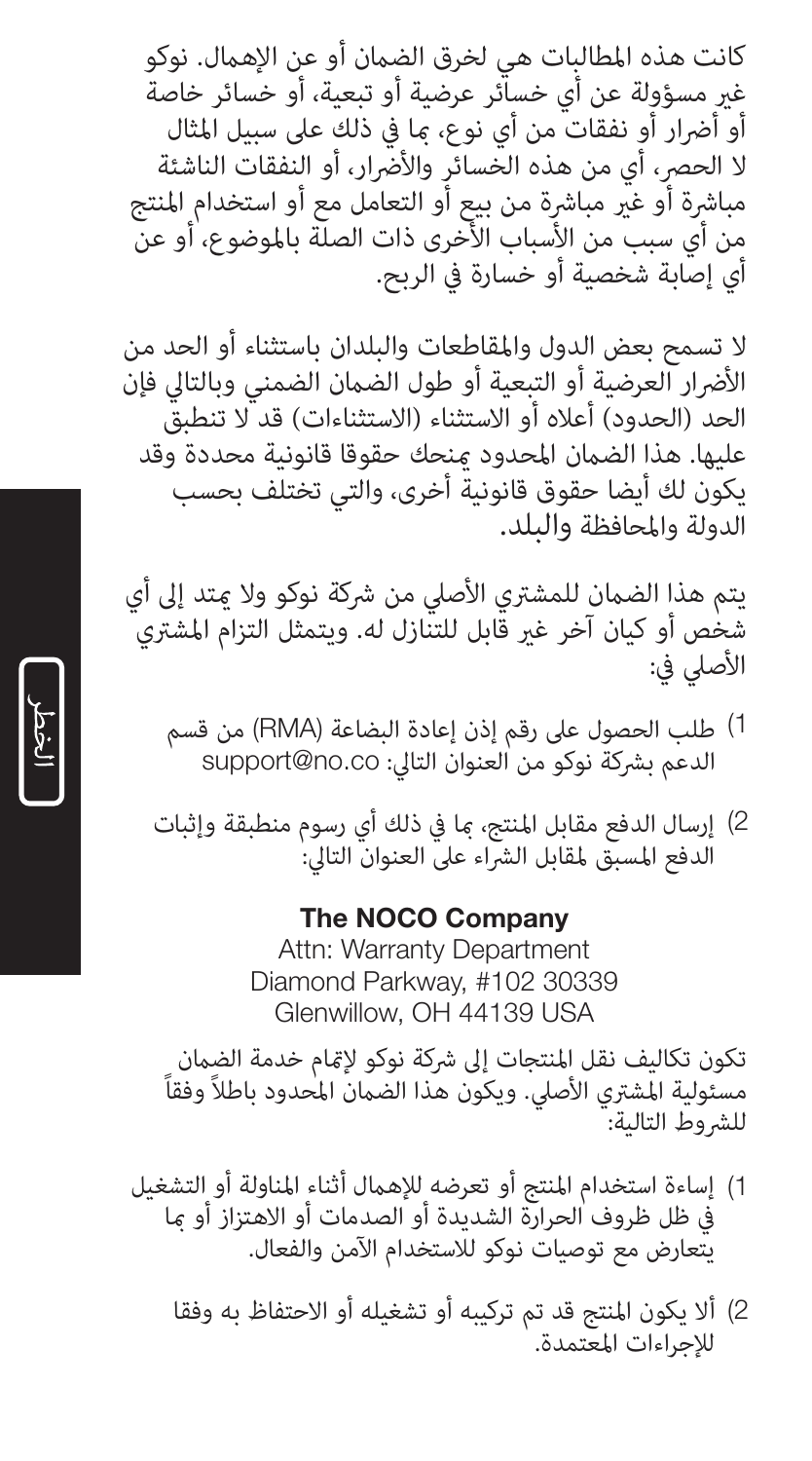بببطاريات الليثيوم أيون.

**التنظيف.** افصل الشاحن قبل أي محاولة صيانة أو تنظيف. نظف وجفف الشاحن عىل الفور يف حالة وقوع أي سوائل أو أي نوع من امللوثات. قبل التنظيف، قم بفصل الشاحن من مأخذ التيار الكهربايئ والبطارية. استخدم قطعة قماش ناعمة خالية من الوبر (ستوكات) القماش. تجنب إدخال الرطوبة في الفتحات.

**األجواء املتفجرة.** يجب مراعاة كافة العالمات والتعليامت. ال تشغل الشاحن يف أي منطقة ذات قابلية لالنفجار، مبا يف ذلك مناطق التزود بالوقود أو المناطق التي تحتوي على كيماويات أو جزيئات كالحبوب أو<br>الغبار أو مساحيق المعادن.

**النشاطات عالية العواقب.** ال يزمع استخدام هذا الجهاز حيث ميكن أن يؤدي تعطله إلى الإصابة أو الوفاة أو الضرر البيئي الشديد.

**تداخل ترددات الراديو.** تم تصميم شاحن واختباره وتصنيعه ليتوافق مع اللوائح التي تنظم انبعاثات الرتددات الراديوية. هذه االنبعاثات من الشاحن يمكن أن تؤثر سلبا على تشغيل المعدات الإلكترونية الأخرى، مما يسبب تعطلها.

شاحن بطارية نوكو العبقري بضمان محدود لمدة خمسة (5) سنوات.<br>تتعد شركة نوكو ("نوكو") أن منتجاتها ("المنتج") سوف تكون خالية من العيوب في المواد والتصنيع لمدة خمس (5) سنوات من تاريخ الشراء ("فترة الضمانّ"). بالنسبة للعيوب المبلغ عنها خلال فترة الضمان،<br>فسوف تقوم نوكو، حسب تقديرها، وبحسب تحليل الدعم التقني لديها إما بالإصلاح أو الاستبدال مقابل الرسوم المبينة أدناه. وتكون قطع الغيار واملنتجات جديدة أو مستعملة صالحة للعمل وقابلة للمقارنة من حيث الوظيفة والأداء بالقطعة الأصلية ويبرر للفترة المتبقية من فترة الضمان الأصلي.

الضمان المحدود السابق هو بدلا من ويستبعد كل الضمانات الأخرى<br>غير المنصوص عليها صراحة، سواء كانت صريحة أو ضمنية بحكم القانون أو غير ذلك، ما في ذلك على سبيل المثال لا الحصر، أي الضمانات<br>الضمنية الخاصة بالتسويق أو الملاءمة لغرض معين.

تقتصر مسؤولية نوكو موجب هذا الضمان المحدود صراحه علي استبدال (في شكل وتحت شروط تم الشحن أصلا)، أو إصلاح، سواء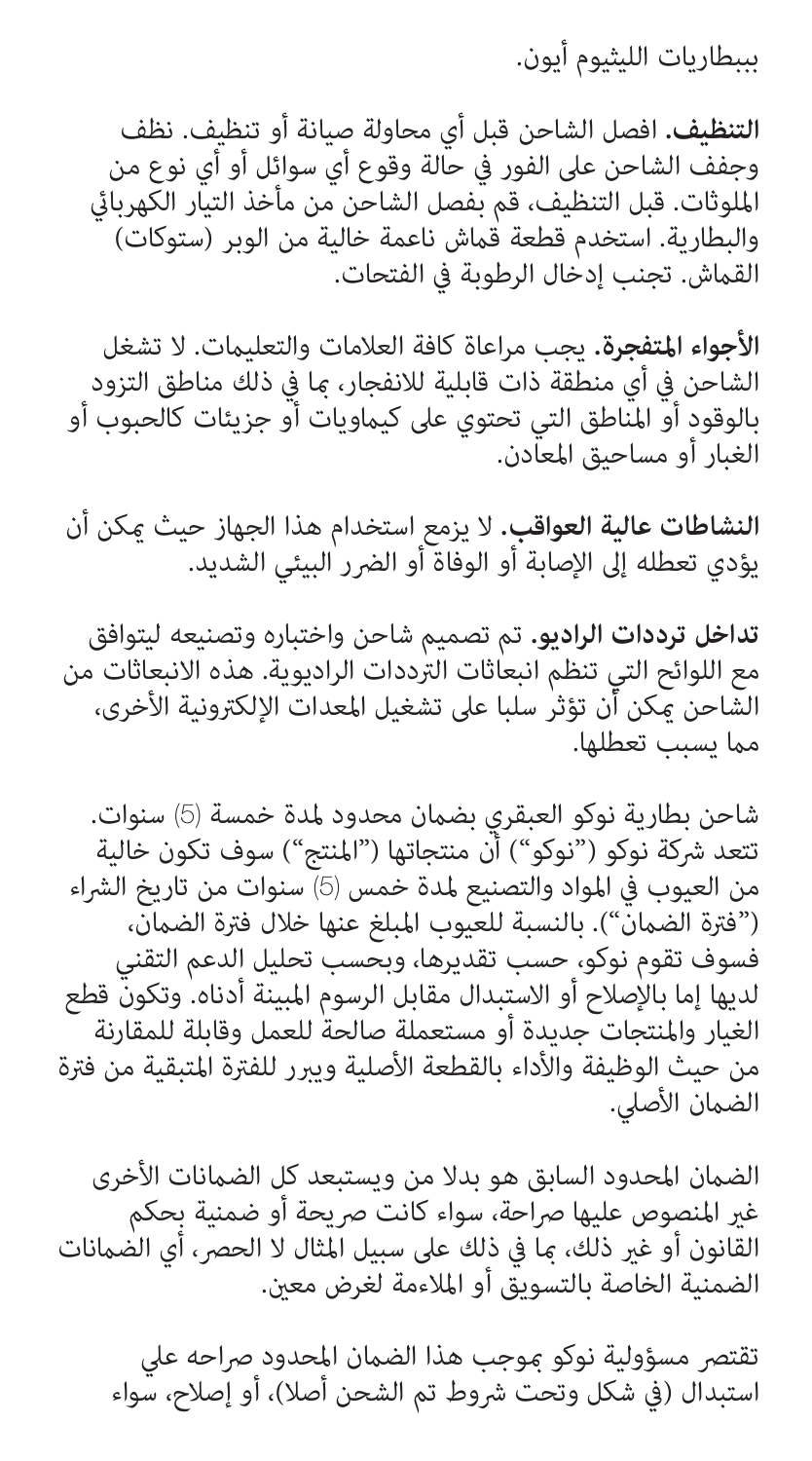**املوقع.** ضع الشاحن بعيدا قدر املستطاع عن البطارية. وال تضع الشاحن مباشرة فوق البطارية حيث تتسبب الغازات المنبعثة من البطارية يف تآكل وتلف الشاحن. ابعد حامض البطارية عن الشاحن. لا تشغل الشاحن في منطقة مغلقة أو في منطقة محدودة التهوية. ال تضع البطارية أعىل الشاحن. ضع قوائم الكابل بحيث تتجنب الضّرر العرضي الناتج عن تحريك أجزاء المركبة المتحركة (ما في ذلك الأغطية والأبواب) وأجزاء المحرك<br>المتحركة (ما في ذلك شفرات المروحة والأحزمة والبكرات) أو ما مكن أن يصبح خطرا التعثر فيه فيسبب الإصابة أو الوفاة.

<mark>درجة حرارة التشغيل.</mark> تم تصميم الشاحن للعمل في درجات<br>الحرارة المحيطة بين °32 و °104 فهرنهايت (°0 و °40) والتخزين في درجات حرارة تتراوح بين °0 و °130 (°17- و °54<br>مئوية). لا تقم بالتخزين أو التشغيل خارج نطاقات درجات الحرارة المذكورة. لا تشحن بطارية مجمدة. توقف عن استخدام<br>الشاحن على الفور إذا أصبح ساخنا بشكل مفرط.

ا**لتخزين.** لا تستخدم أو تخزن الشاحن في مناطق بها تركيز كبير للغبار أو املواد املنقولة بالهواء. قم بتخزين الشاحن عىل سطح مستو وآمن بحيث ال يكون عرضة للسقوط. قم بتخزين الشاحن يف مكان جاف.

**التوافق.** الشاحن متوافق فقط مع بطاريات النوكو الحمضية النوكو الحمضية فقط). لا تحاول استخدام الشاحن مع أي نوع بطارية أخرى. حيث قد يتسبب كيمياء شحن أي بطارية أخرى يف اإلصابة أو الوفاة أو اإلرضار باملمتلكات. ال تشحن بطارية إذا مل تكن متأكدا من الكيمياء أو الفولت املحدد للبطارية. يحتوي الشاحن عىل أمناط شحن لشحن البطاريات املخصصة. قد ينتج عن عدم فهم طريقة تشغيل أماط الشحن الإصابة أو الوفاة أو الإضرار بالممتلكات.

**شحن الليثيوم.** قد يؤدي سوء استخدام بطارية الليثيوم أيون<br>إلى سخونة البطارية أو انفجارها أو اشتعالها، مما يتسبب في<br>إصابة خطيرة أو وفاة أو أن أضار في المنتلكات. ليس لكل بطاريات<br>اللبثيوم أيون نفس الكيمياء أو تحتوى على نفس ن البطارية. اتصل بالرشكة املصنعة للبطارية الليثيوم أيون قبل محاولة الشحن. ويتحمل "املشرتي" يتحمل املخاطر املرتبطة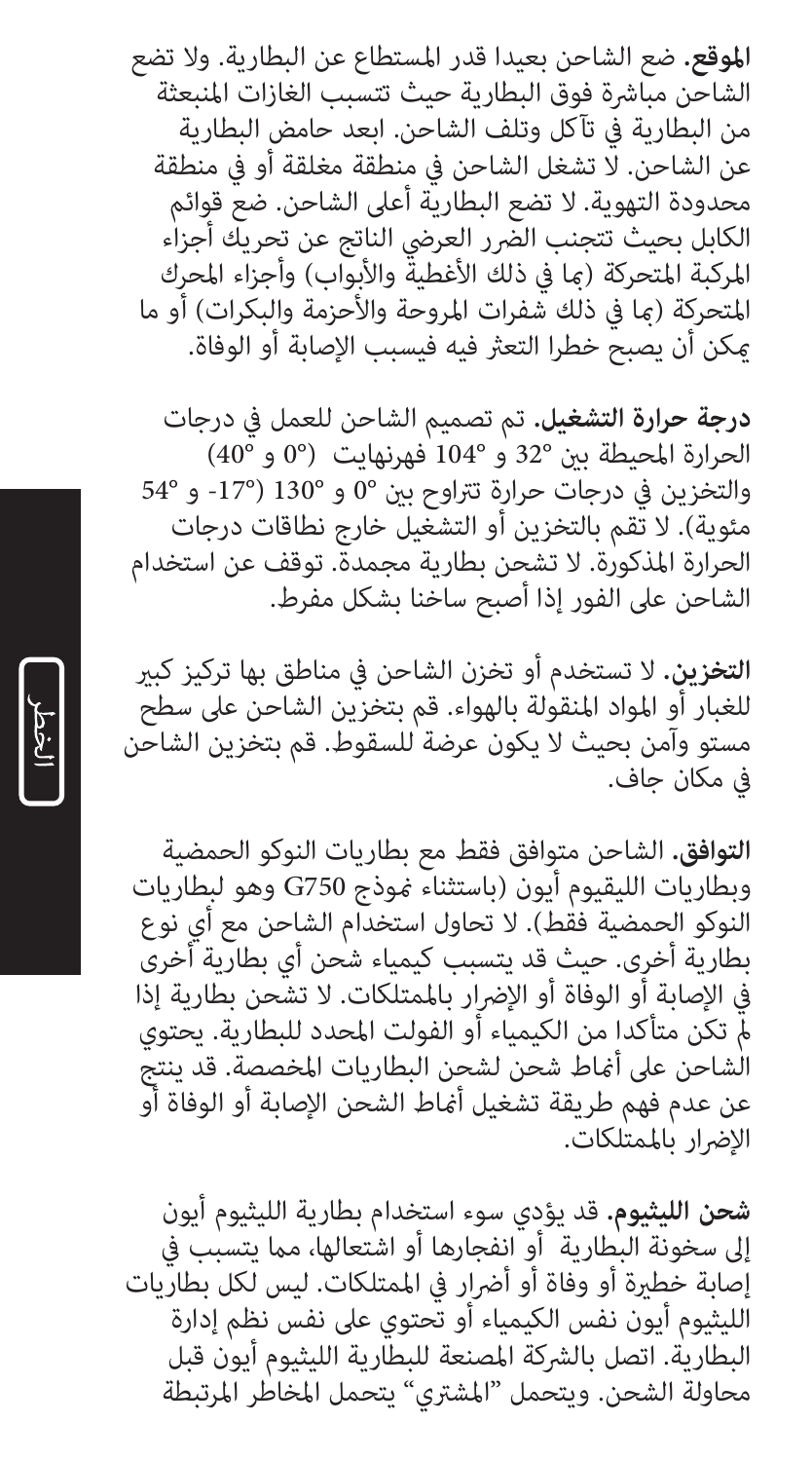أ**سلاك التمديد.** لا تستخدم أسلاك التمديد سوى عند الضرورة. مكن أن ينتج عن استخدام أسلاك قديد غير ملامًة حريق أو صدمة كهربائية مما قد يؤدي إلى الإصابة أو الوفاة أو إلحاق الضرر بالجهاز والممتلكات. إذا كان يجب استخدام أسلاك التمديد، تأكد من أن: (1) مشابك قابس حبل التمديد نفس عدد ومقاس وشكل مشابك قابس سلك توصيل التيار للشاحن )2( أن أسالك سلك التمديد مقواة بشكل صحيح وأنها بحالة جيدة (3) أن مقاس السلك كما هو محدد في الجدول 1 أدناه.

| الحد الأدنى لمقاس لأسلاك التمديد لشواحن البطاريات طبقا لمعايير قياس |                |                                               |              |               |               |  |  |  |
|---------------------------------------------------------------------|----------------|-----------------------------------------------|--------------|---------------|---------------|--|--|--|
| الأسلاك الأمر بكبة                                                  |                |                                               |              |               |               |  |  |  |
| معدل إدخال التبار الكهربائي<br>*ىالأمىبر                            |                | مقاس السلك طبقا لمعاير قياس الأسلاك الأمريكية |              |               |               |  |  |  |
| يساوى أو<br>أكبر من                                                 | ولكن أقل من    | طول السلك بالقدم (م)                          |              |               |               |  |  |  |
|                                                                     |                | 25<br>(7.6)                                   | 50<br>(15.2) | 100<br>(30.5) | 150<br>(45.6) |  |  |  |
| $\Omega$                                                            | $\overline{2}$ | 18                                            | 18           | 18            | 16            |  |  |  |
| $\overline{c}$                                                      | 3              | 18                                            | 18           | 16            | 14            |  |  |  |
| 3                                                                   | $\overline{4}$ | 18                                            | 18           | 16            | 14            |  |  |  |
| $\overline{4}$                                                      | 5              | 18                                            | 18           | 14            | 12            |  |  |  |
| 5                                                                   | 6              | 18                                            | 16           | 14            | 12            |  |  |  |
| 6                                                                   | 8              | 18                                            | 16           | 12            | 10            |  |  |  |
| 8                                                                   | 10             | 18                                            | 14           | 12            | 10            |  |  |  |
| 10                                                                  | 12             | 16                                            | 14           | 10            | 8             |  |  |  |
| 12                                                                  | 14             | 16                                            | 12           | 10            | 8             |  |  |  |
| 14                                                                  | 16             | 16                                            | 12           | 10            | 8             |  |  |  |
| 16                                                                  | 18             | 14                                            | 12           | 8             | 8             |  |  |  |
| 18                                                                  | 20             | 14                                            | 12           | 8             | 6             |  |  |  |
| إذا كان معدل إدخال التيار الكهربائي للشاحن مكتوب بالواط وليس        |                |                                               |              |               |               |  |  |  |

بالأمبر يتم حساب وحدات الأمبر المقابلة بقسمة تصنيف المعدل :بالواط عىل املعدل بالفولت – عىل سبيل املثال

**واط**125/ **فولت** = 10 **أمبري**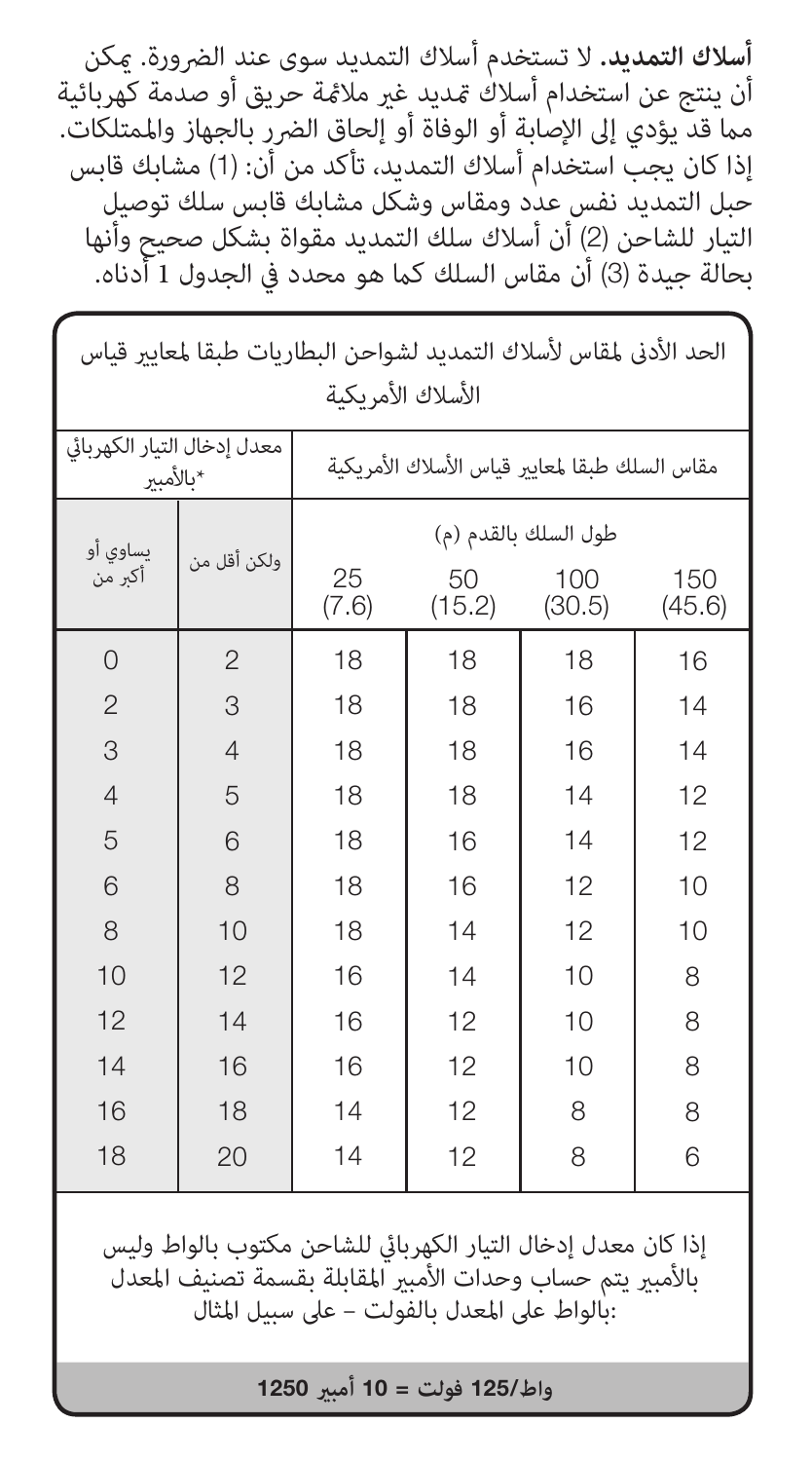ا**لقص.** إذا كان الغرض من شراء الشاحن من قبل "المشتري" هو استخدامه من قبل قاصر، فإن المشترى الكبير يوافق على تقديم تعليمات مفصلة وتحذيرات لأي قاصر قبل الاستخدام. ويعتبر عدم القيام بذلك مسئولية "املشرتي" وحده والذي يوافق عىل تعويض NOCO عن أي استخدام أو إساءة استخدام غري مقصود من قبل قاصر.

**خطر االختناق.** قد تشكل االكسسوارات خطر االختناق لألطفال. ال ترتك األطفال دون مراقبة مع الشاحن أو مع أي اكسسوارات. الشاحن ليس لعبة.

**املناولة.** تعامل مع الشاحن بعناية. ميكن أن يتلف الشاحن إذا تم تكديسه. لا تستخدم شاحنا تالفا ما فى ذلك، على سبيل المثال لا الحصر، الشقوق في الغلاف أو تلف الكابلات. لا تستخدم الشاحن مع سلك كهرباء تالف أو مع منفذ كهرباء مفكوك. ميكن أن تؤدي الرطوبة والسوائل إىل تلف الشاحن. ال تستخدم الشاحن أو أي مكونات كهربائية بالقرب من أي سائل. يخزن الشاحن ويشغل يف أماكن جافة. ال تشغل الشاحن إذا أصبح مبتال وافصله عن مصدر التيار الكهربايئ والبطارية عىل الفور إذا أصبح مبتال أثناء التشغيل. لا تفصل الشاحن من مأخذ التيار الكهربي. لا تفصل الشاحن من مأخذ التيار الكهربايئ عن طريق شد كابل الكهرباء.

**التعديالت.** ال تحاول تغيري أو تعديل أو إصالح أي جزء من الشاحن. قد يسبب تفكيك الشاحن إصابة أو وفاة أو أضرار فى املمتلكات. إذا أصبح الشاحن تالفا أو به عطل أو وقع عليه أي سوائل توقف عن استخدامه عىل الفور واتصل بـ NOCO. أي تعديلات على الشاحن تلغي الضمان الخاص بك.

ا**لاكسسوارات.** هذا الشاحن معتمد للاستخدام مع اكسسوارات<br>NOCO فقط. و NOCO غير مسئولة عن سلامة أو ضرر املستخدم عند استخدام اكسسوارات غري معتمدة من NOCO. NOCO فقط. و NOCO غري مسئولة عن سالمة أو رضر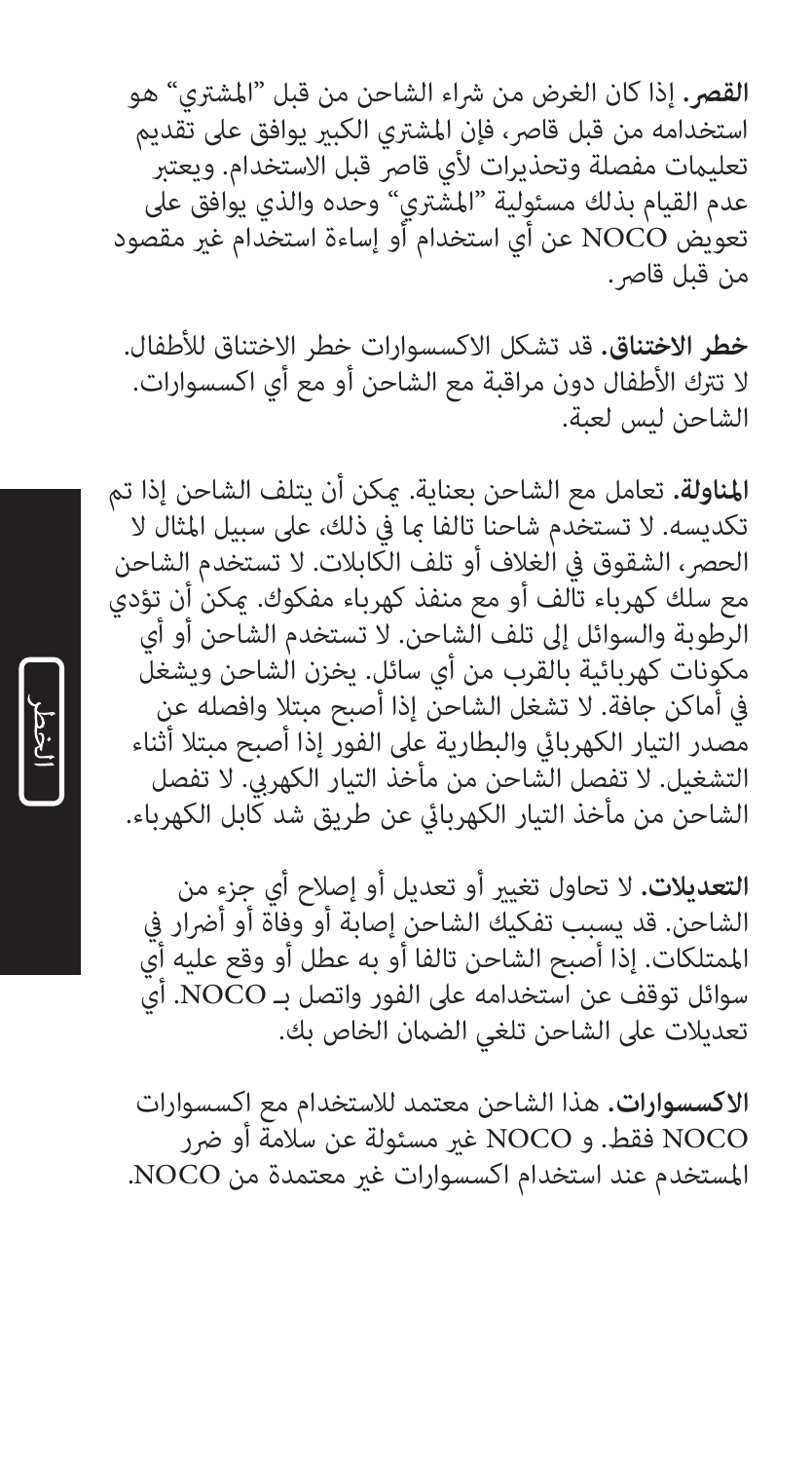**الغازات المتفجرة.** يكون العمل في محيط بطارية النوكو<br>الحمضية أو بطارية الليثيوم أيون أمراً خطيراً. حيث تولد البطاريات غازات متفجرة أثناء التشغيل العادي للبطارية. للحد من خطر انفجار البطارية، اتبع جميع تعليامت معلومات السلامة والتعليمات المنشورة من قبل الشركة املصنعة ألي معدات يعتزم استخدامها عىل مقربة من البطارية. راجع العالمات التحذيرية عىل هذه املنتجات .وعىل املحرك **إصابة العينني.** ارتد واقي العينني عند تشغيل الشاحن. ميكن أن تنفجر البطاريات وتسبب حطاماً متطايرا.ً ميكن أن يسبب حامض البطارية تهيج للعينني أو الجلد. يف حالة تلوث العينني أو الجلد، اشطف املنطقة املصابة مبياه جارية .نظيفة واتصل بإدارة مراقبة السموم عىل الفور **الخطر**

# تحذيرات أمنية هامة

<mark>الفرضية رقم 65.</mark> تحتوي أعمدة وأطراف البطارية والاكسسوارات<br>المرتبطة بها على كيماويات، ما في ذلك النوكو. ومن المعروف طبقاً لوالية كاليفورنيا أن هذه املواد تسبب الرسطان والعيوب الخلقية وغيرها من الأضرار الإنجابية الأخرى.

**االحتياطات الشخصية.** استخدم الشاحن فقط لالستخدام املزمع. ويجب أن يتواجد شخص ما بالقرب منك أو مكنه سماع صوتك لمساعدتك في حالة الطوارئ. تأكد من وجود مصدر قريب للمياه النظيفة والصابون يف حالة التلوث بحامض البطارية. ارتد واق للعينني أثناء العمل بالقرب من البطارية. اغسل يديك دامئا بعد التعامل مع البطاريات واملواد ذات الصلة. لا مّسك أو ترتدي أي أغراض معدنية عند العمل مع البطاريات مبا يف ذلك، العدد أو الساعات أو املجوهرات. يف حالة سقوط معادن يف البطارية فإنها قد تشتعل أو تسبب ماس كهربايئ ينتج عنه صدمة كَهربائية أو حريق أو انفجار مما قد يؤدي إلى الإصابة أو الوفاة أو<br>أضرار في الممتلكات.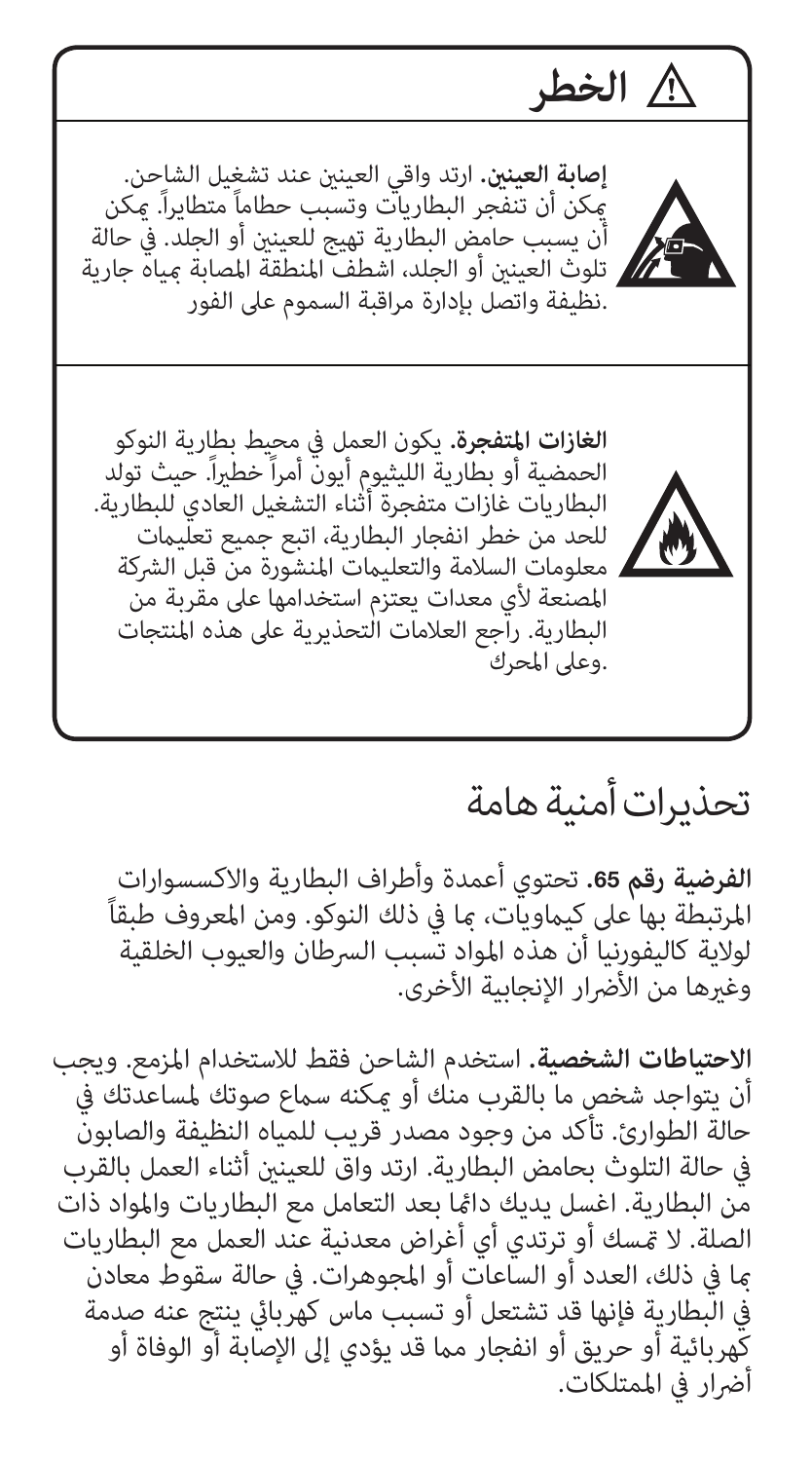